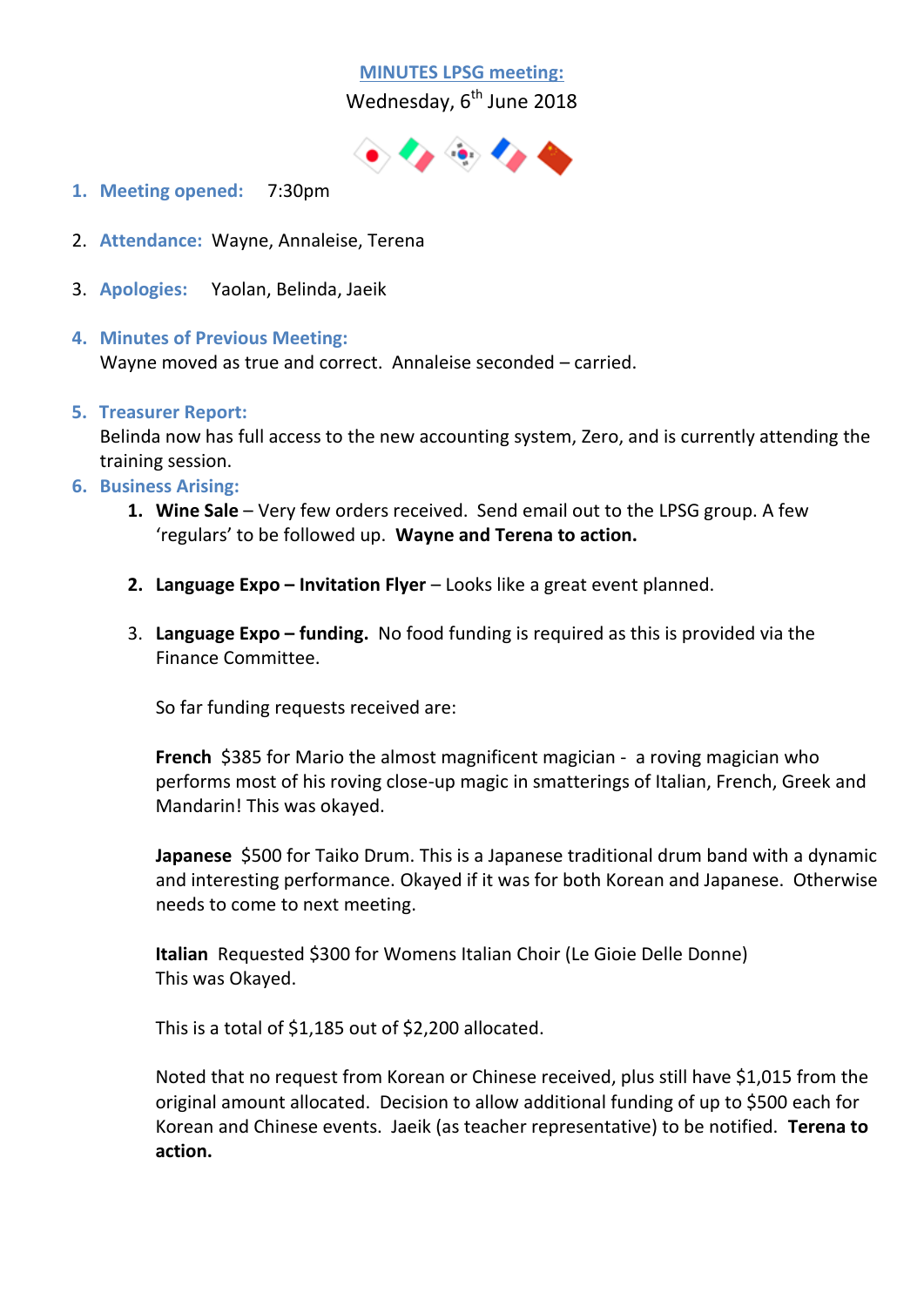#### **Motion:**

Fully fund the 3 requests received: \$385 for French performance, \$500 for Japanese performance and \$300 for Italian performance. Allow an additional funding of up to \$500 each for Korean and Chinese.

Wayne Moved. Seconded by Annaleise. Carried.

**4. Language Expo – volunteers** – Grace will be providing a list of volunteer positions wanted. GAT committee requires the School to invite them as volunteers as a committee, rather than LPSG. If this occurs LPSG will liaise with GAT committee. LPSG to seek volunteers via LPSG email list, Skoolbag App (via Anne Tumak) and general Languages Email (via John Pryor). **Terena to action.**

General discussion re LPSG waning in parent support. See if possible to get access to all Language family emails – contact John Pryor. Also see if the school can print some copies of the Language Parent Support Group invitations, to be available for the Language Expo. **Terena to action.**

- **5. P&C Assistance** Request at P&C Meeting for the P&C to provide LPSG with \$2,200, matching the allocated Language Expo funding, enabling LPSG to provide further support throughout the year. This was rejected as the Language Department is already receiving \$4,000 from the Finance Committee.
- **6. Yr 10 Parent info evening** A small group of parents provided food and drinks for this event – hopefully enough! Ms Costa also provided a variety of biscuits, which could be kept for later events if not all used. Several LPSG people helped set up the Refreshments table. It was noted that very little tea and coffee was used, so may not be worth having next time, given an Urn needs to be sourced, plus fresh milk etc.
- **7. Chef's Cooking Class** Jaeik was unable to attend meeting so no further information. General discussion about possible timing, (about wk 5 term 3 would be ideal), need for someone with RSA certification, possible source of wine glasses (P&C has 210!) and possible sources of wine to be sold on the evening. As we are hoping to run this event in Term 3, we really need dates and costing finalised soon. Jaeik to be contacted to see if he can get this information by the beginning of week 8. **Terena to action.**

## **7. New Business:**

- **1. Day of Music/Language Soirée for 2019** There was a request for this date. However this is set by the school and not yet known. Noted that this year's Soiree was less attended than previously and very Music oriented.
- **8. Teaching Report:** None
- 9. **Next Meeting: Wednesday, 25<sup>th</sup> July @ 7:30pm**
- 10.**Meeting Closed:** 8:30pm